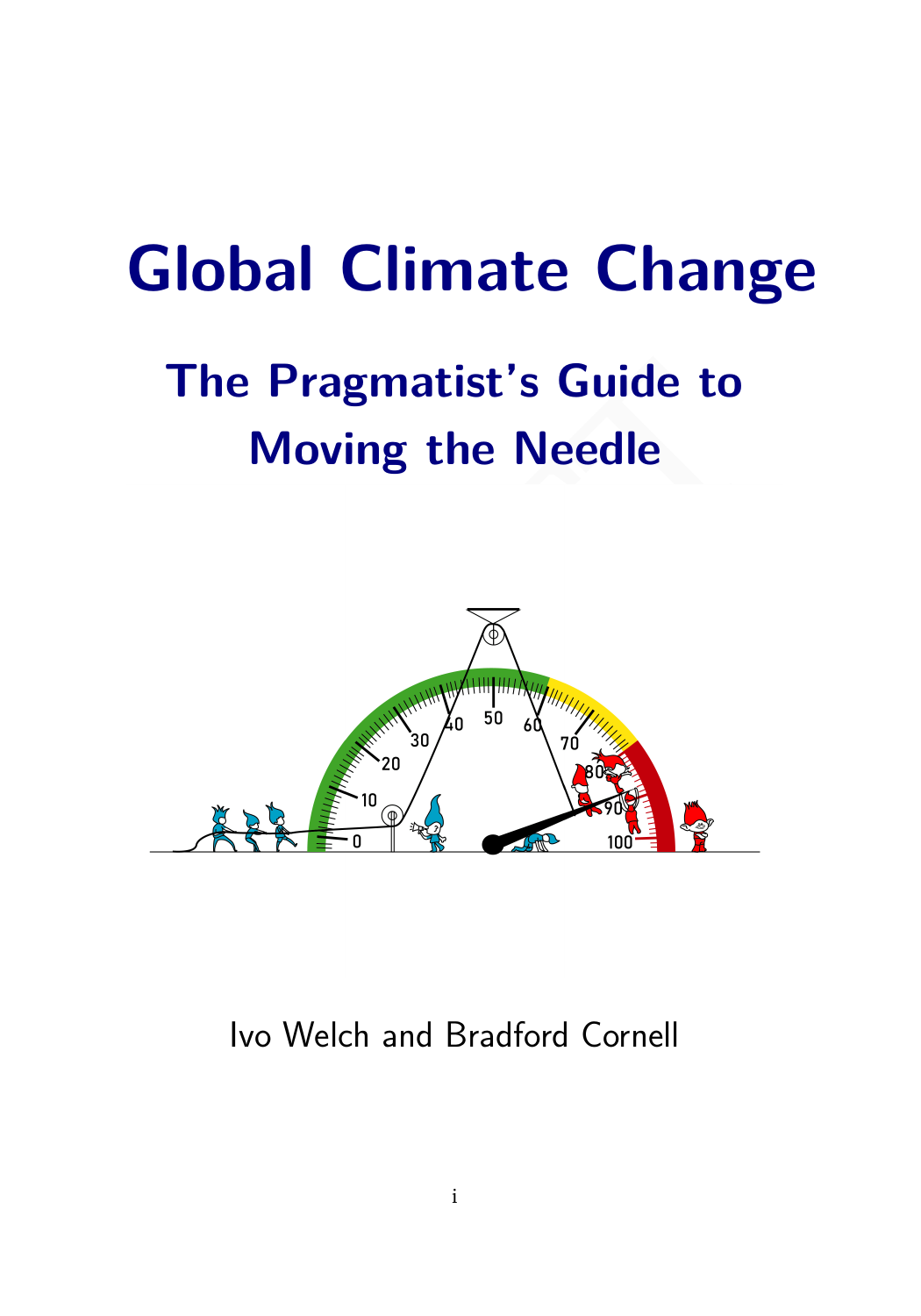Copyright Ivo Welch, Brad Cornell, 2022.

This book was typeset in LuaLTEX. Primary Font: Charter, 12pt. Highlight Fonts: LMSans, Helvetica. Primary Source of Cartoons: [cartoonstock.com.](http://cartoonstock.com) Primary Graphics Generator: R.Language. Front Cover Design: [Midul Hasan](https://www.fiverr.com/midulhasankhan) and Ivo Welch.

This book is accompanied by a free online version at [https://climate-change.world,](https://climate-change.world/) which has [hyperlinked](https://climate-change.world/) references (merely underdotted in the printed version) and fully colorized graphs.

ii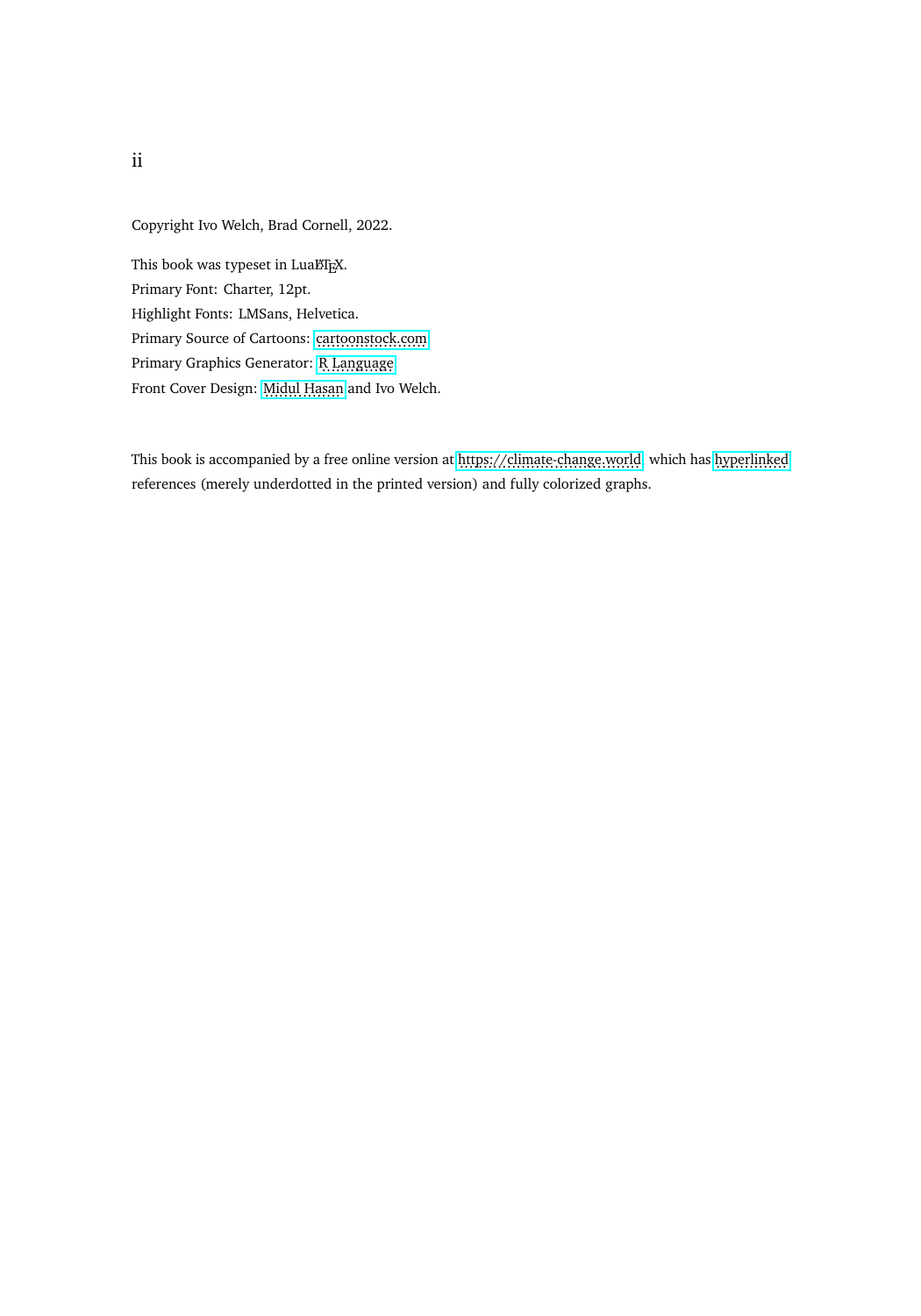# **Contents**

|          |                | The Physical Problem                                                        | 1              |
|----------|----------------|-----------------------------------------------------------------------------|----------------|
| 1        |                | Humanity                                                                    | 3              |
|          | 1              |                                                                             | $\overline{4}$ |
|          | $\overline{2}$ |                                                                             | 5              |
|          | 3              |                                                                             | 8              |
|          | $\overline{4}$ | Rich and Poor: OECD and non-OECD                                            | 9              |
|          | 5              |                                                                             | 11             |
|          | 6              |                                                                             | 12             |
|          | 7              |                                                                             | 14             |
| $\bf{2}$ |                | <b>Energy</b>                                                               | 17             |
|          | 1              | How To Measure Power and Energy                                             | 18             |
|          | $\overline{2}$ | Where Does All Our Energy Go? $\dots \dots \dots \dots \dots \dots$ 26      |                |
|          | 3              |                                                                             |                |
|          | $\overline{4}$ | The Future $\ldots \ldots \ldots \ldots \ldots \ldots \ldots \ldots \ldots$ |                |
|          | 5              |                                                                             |                |
|          | 6              | Important Details and Clarifications 42                                     |                |
|          | 7              |                                                                             | 45             |
| 3        |                | <b>Greenhouse Gases</b>                                                     | 49             |
|          | 1              |                                                                             |                |
|          | $\overline{2}$ |                                                                             |                |
|          | 3              | Accumulating Human Emissions                                                | 61             |
|          | $\overline{4}$ |                                                                             | 65             |
|          | 5              |                                                                             | 69             |
|          | 6              |                                                                             |                |
|          | 7              |                                                                             |                |
|          | 8              | Reducing the World's Emissions                                              | 85             |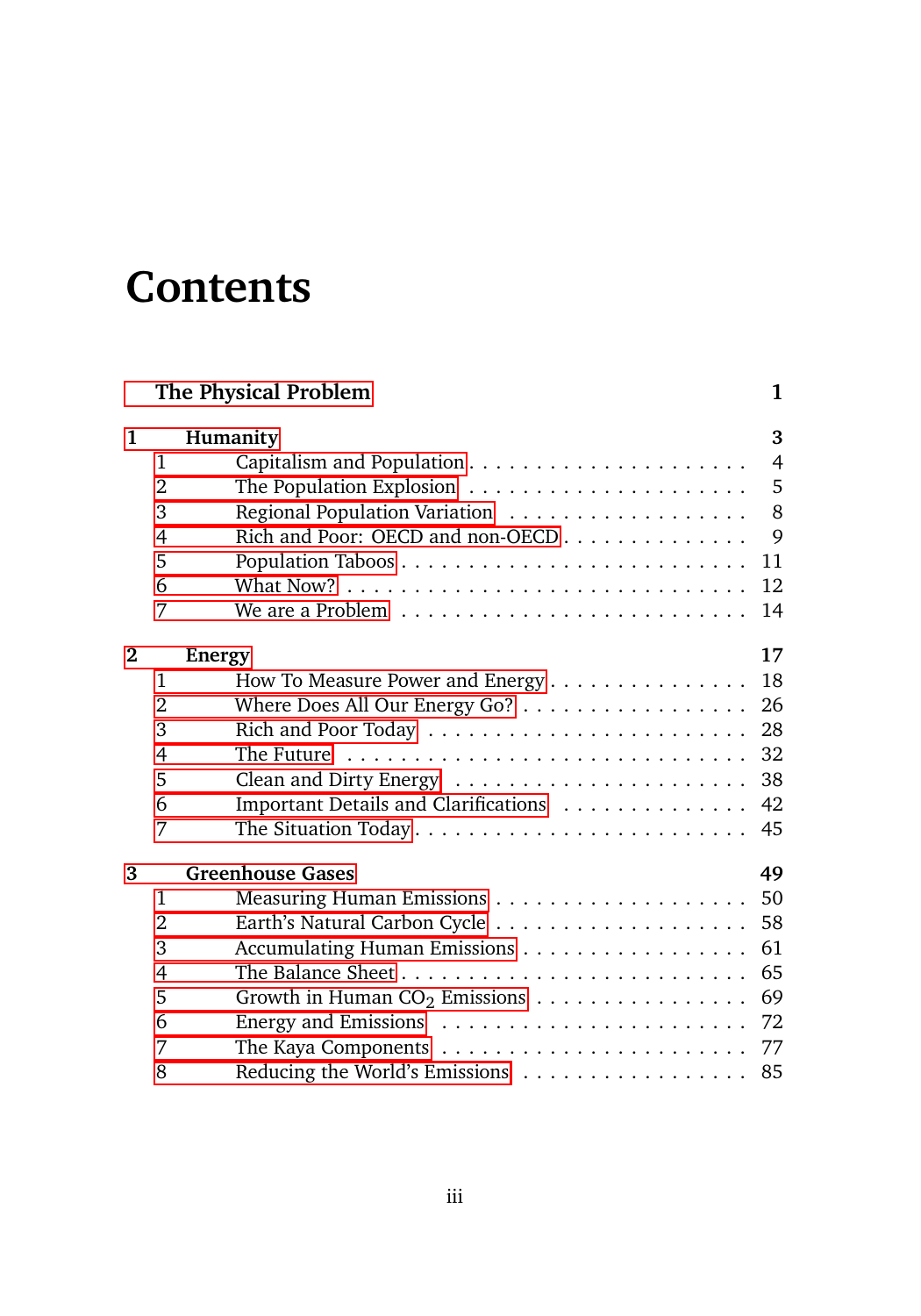| <b>Climate Science</b> | 89                                                                                                                                                                                                                                                                                                                      |
|------------------------|-------------------------------------------------------------------------------------------------------------------------------------------------------------------------------------------------------------------------------------------------------------------------------------------------------------------------|
|                        |                                                                                                                                                                                                                                                                                                                         |
|                        |                                                                                                                                                                                                                                                                                                                         |
|                        |                                                                                                                                                                                                                                                                                                                         |
|                        |                                                                                                                                                                                                                                                                                                                         |
|                        |                                                                                                                                                                                                                                                                                                                         |
|                        |                                                                                                                                                                                                                                                                                                                         |
| <b>A Warmer Future</b> | 129                                                                                                                                                                                                                                                                                                                     |
|                        |                                                                                                                                                                                                                                                                                                                         |
|                        |                                                                                                                                                                                                                                                                                                                         |
|                        |                                                                                                                                                                                                                                                                                                                         |
|                        |                                                                                                                                                                                                                                                                                                                         |
|                        |                                                                                                                                                                                                                                                                                                                         |
|                        |                                                                                                                                                                                                                                                                                                                         |
|                        |                                                                                                                                                                                                                                                                                                                         |
|                        |                                                                                                                                                                                                                                                                                                                         |
|                        | Greenhouse Gases and Temperature 111<br>Scientific Agreement and Disagreement 114<br>Were the Models Wrong in the Past? 122<br>The Expected Warming Path $\ldots \ldots \ldots \ldots \ldots \ldots 131$<br>The Expected Warming Harm136<br>Inevitable Change and Associated Harm 142<br>Temperature Change Summary 145 |

### [The Social Problem](#page-8-0) 163

| A Crash Course in Economics | 165                                                                                                                                                                                                                            |
|-----------------------------|--------------------------------------------------------------------------------------------------------------------------------------------------------------------------------------------------------------------------------|
|                             |                                                                                                                                                                                                                                |
|                             |                                                                                                                                                                                                                                |
|                             |                                                                                                                                                                                                                                |
|                             |                                                                                                                                                                                                                                |
|                             |                                                                                                                                                                                                                                |
|                             |                                                                                                                                                                                                                                |
|                             |                                                                                                                                                                                                                                |
| 2<br>3<br>5<br>6            | Human Self-Interest and Free Riding 166<br>When Should Governments Intervene? 172<br>Practical Problems of Pollution Taxes 181<br>Moving the Needle Now $\dots \dots \dots \dots \dots \dots \dots \dots \dots \dots 191$<br>7 |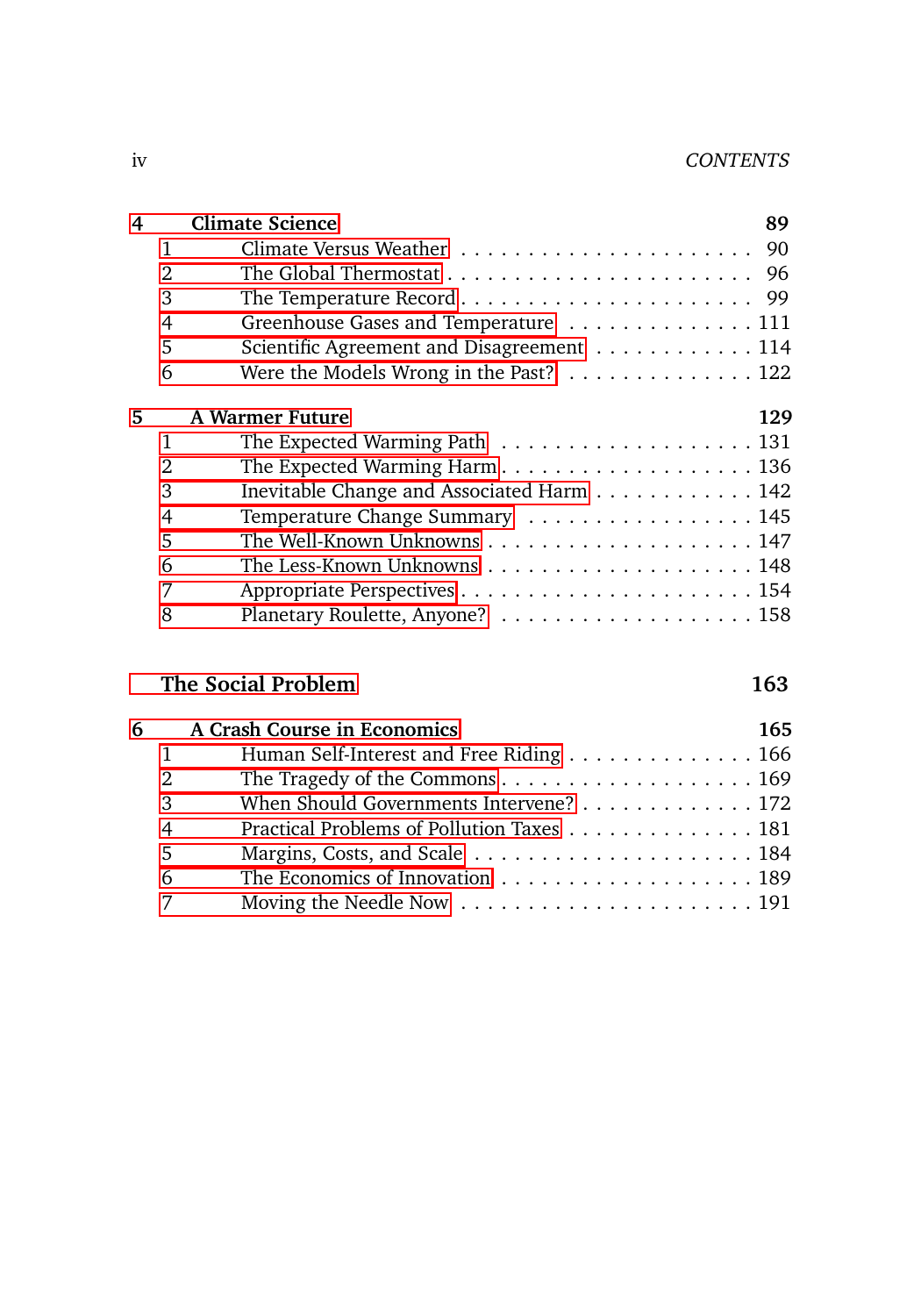#### CONTENTS v

| 7              | <b>Modeling The World Economic Impact</b>   | 193 |
|----------------|---------------------------------------------|-----|
| 1              |                                             |     |
| $\overline{2}$ | What Goes In and What Comes Out? 196        |     |
| 3              | What is the Scientific Consensus? 201       |     |
| $\overline{4}$ | What are the Right Model Parameters? 206    |     |
| 5              | What Else Should Be in the Model? 212       |     |
| 6              | What Have We Learned from IAMs? 214         |     |
| 8              | <b>The Wrong Questions</b>                  | 219 |
| 1              | Problems, Choices, and Outcomes 220         |     |
| $\overline{2}$ |                                             |     |
| 9              | <b>Unrealistic Approaches</b>               | 231 |
| 1              |                                             |     |
| $\overline{2}$ | Why A Global $CO_2$ Tax is Unrealiste 235   |     |
| 3              | Why Climate Treaties are Unrealist c. 239   |     |
| $\overline{4}$ | Why Corporate Solutions are Unrealistic 249 |     |
| 5              | Why Divestment Makes No Sense 251           |     |
| 6              | Why Individual Solutions Are Doomed 253     |     |
| 7              | Is Climate Change About Social Justice? 260 |     |
| 10             | <b>Realistic Approaches</b>                 | 267 |
| 1              |                                             |     |
| $\overline{2}$ | Enact Local Fossil-Fuel Taxes! 270          |     |
| 3              | Promote Technological Change! 278           |     |
| 4              |                                             |     |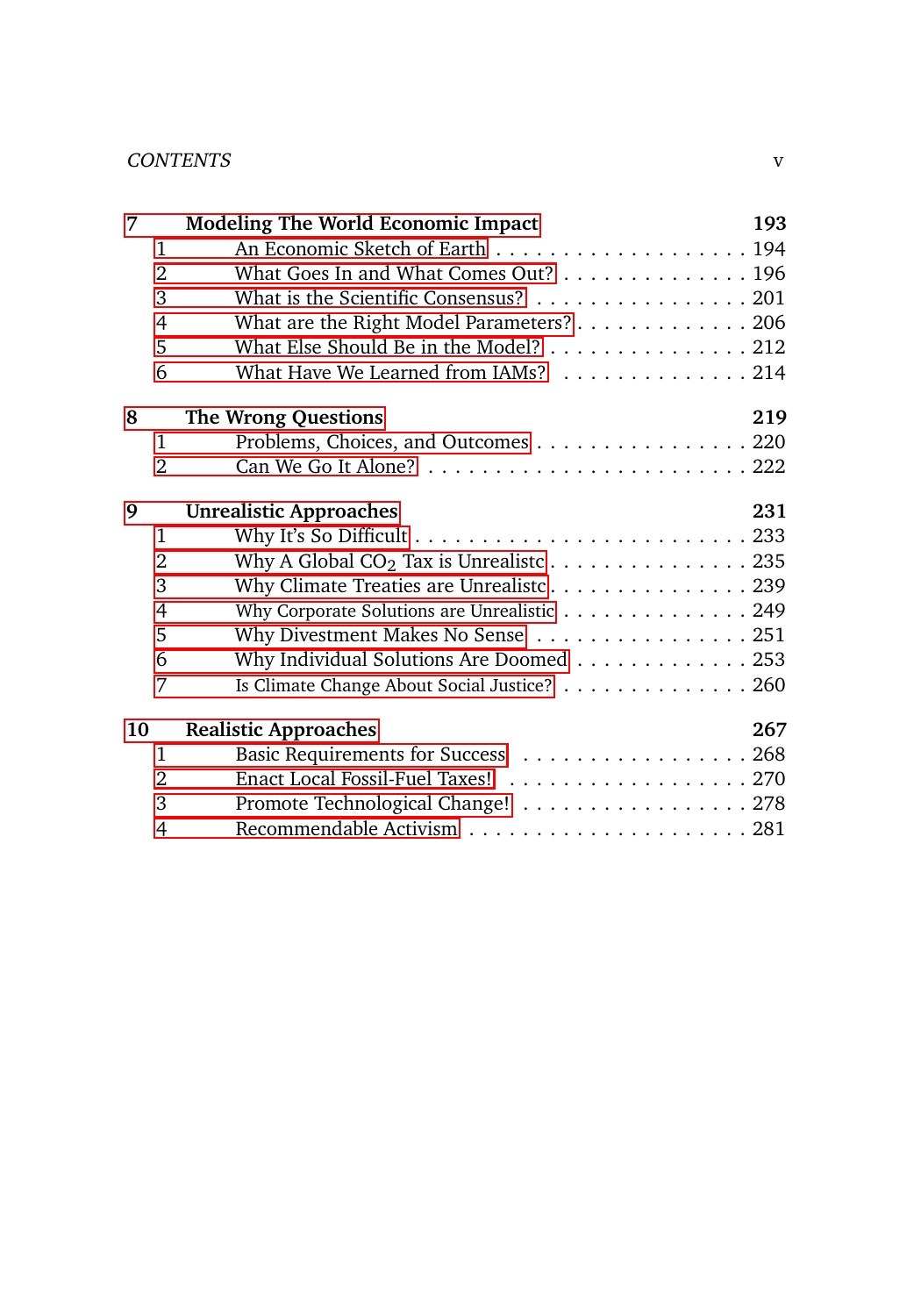# **[The Technology Problem](#page-8-0)**

| I<br>I<br>۰.<br>M.<br>۰. |
|--------------------------|
|--------------------------|

| 11             | <b>Leaving Fossil Fuels</b><br>287                                                    |
|----------------|---------------------------------------------------------------------------------------|
| 1              |                                                                                       |
| $\overline{2}$ |                                                                                       |
| 3              |                                                                                       |
| $\overline{4}$ |                                                                                       |
| 5              |                                                                                       |
| 6              | How To Read Technology Forecasts 299                                                  |
| 7              | The Politics of Defending Fossil Fuels 300                                            |
| 8              | The War on Climate-Change $\dots\dots\dots\dots\dots\dots\dots305$                    |
| 12             | 311<br>Electricity                                                                    |
| 1              | Why Electricity? $\ldots \ldots \ldots \ldots \ldots \ldots \ldots \ldots \ldots 311$ |
| $\overline{2}$ | Not All Electricity Is the Same 313                                                   |
| 3              |                                                                                       |
| $\overline{4}$ | Base, Intermittent, Dispatch Power 319                                                |
| 5              |                                                                                       |
| 6              | Tech for Storing Electric Energy 331                                                  |
| 7              |                                                                                       |
| 8              | Earth's Economic Energy Problem 345                                                   |
| 9              |                                                                                       |
| 10             |                                                                                       |
| 11             | Current Power Plans and Forecasts 355                                                 |
| 12             |                                                                                       |
| 13             | <b>Beyond Electrification</b><br>365                                                  |
| $\mathbf{1}$   |                                                                                       |
| $\overline{2}$ |                                                                                       |
| 3              |                                                                                       |
| $\overline{4}$ |                                                                                       |
| 5              |                                                                                       |
| 14             | 389<br><b>Remediation and Geoengineering</b>                                          |
| 1              | The Social Cost of $CO_2$ (Yet Again) 391                                             |
| $\overline{2}$ |                                                                                       |
| 3              |                                                                                       |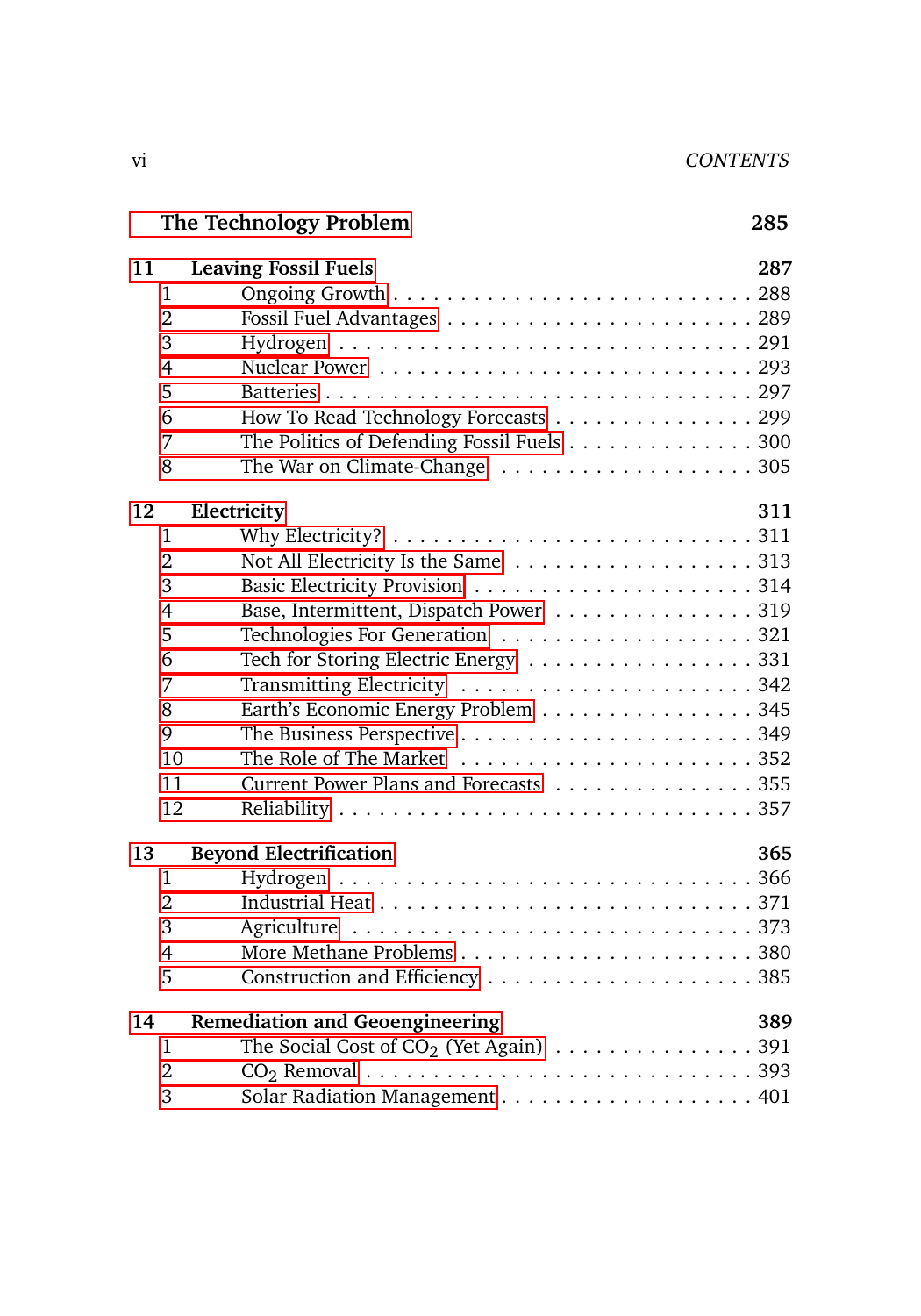| V11 |
|-----|
|     |

| The Transitioning Problem |                         | 407 |
|---------------------------|-------------------------|-----|
| 15                        | <b>Making It Happen</b> | 409 |

|                | $\omega$ wanting it frappell         | TV 7 |
|----------------|--------------------------------------|------|
| $\sim$ 1       |                                      |      |
| $\overline{2}$ |                                      |      |
|                |                                      |      |
|                | App. B Recommendations By Others 442 |      |
|                |                                      |      |

| Appendix                      | 447 |
|-------------------------------|-----|
| Crib Sheet — Summary of Facts | 449 |